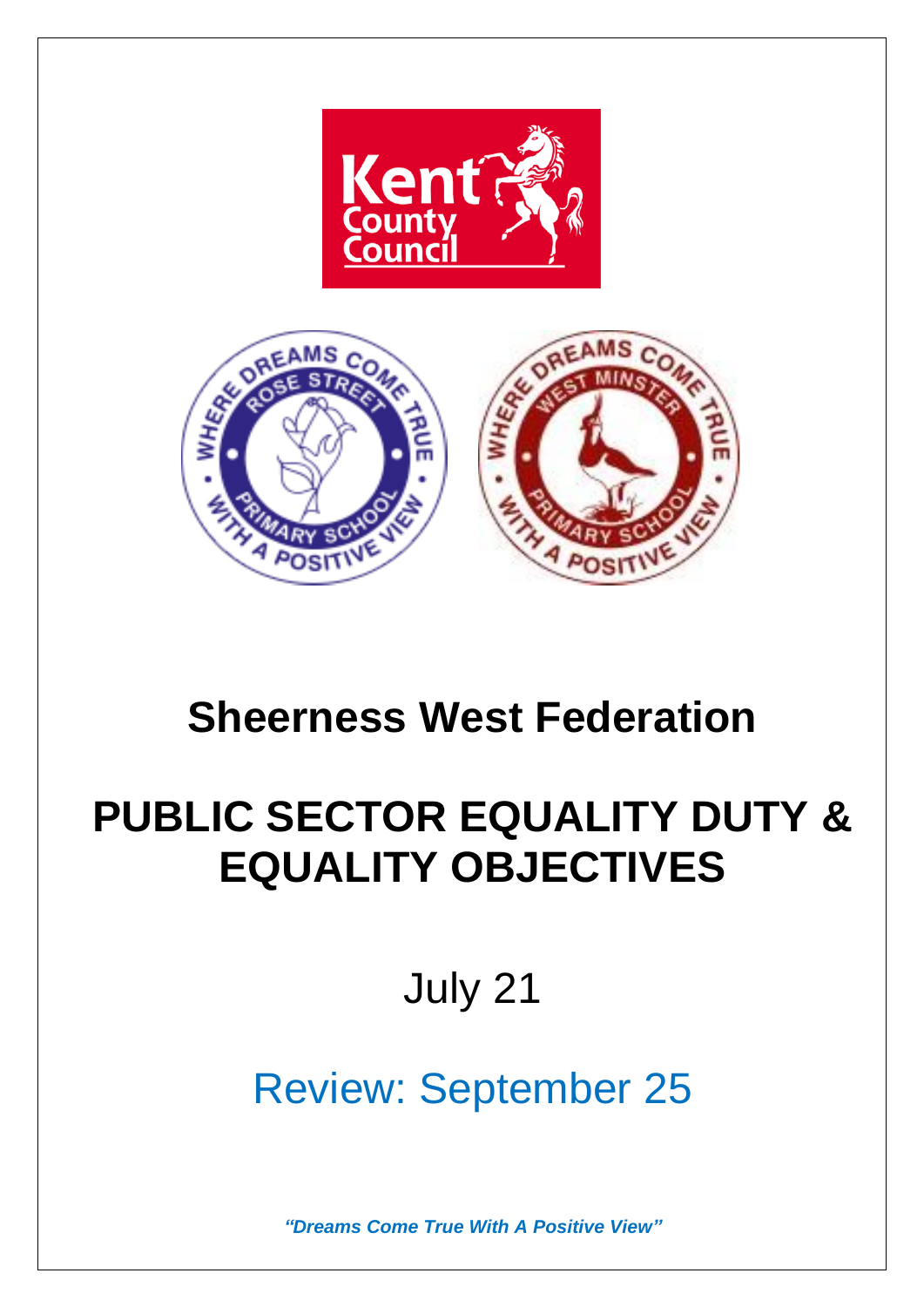| <b>Policy Review Process</b> |                                         |  |  |
|------------------------------|-----------------------------------------|--|--|
| <b>Frequency of Review</b>   | <b>Every 4 Years (Publish Annually)</b> |  |  |
| Reviewed                     | July 21                                 |  |  |
| <b>Reviewed By</b>           | Mrs A Pattenden                         |  |  |
| <b>Next Review Date</b>      | September 25                            |  |  |

| <b>Policy Approval</b>                       |                 |                       |               |                                |  |  |
|----------------------------------------------|-----------------|-----------------------|---------------|--------------------------------|--|--|
| Policy to be approved by:                    |                 | <b>Governing Body</b> |               |                                |  |  |
| <b>Title</b>                                 | <b>Name</b>     |                       | <b>Signed</b> | <b>Dated</b>                   |  |  |
| <b>Chair of Governing Body</b>               | Mr K Mackness   |                       |               |                                |  |  |
| <b>Executive Headteacher</b>                 | Mrs A Pattenden |                       |               |                                |  |  |
| <b>Head of Rose Street</b>                   | Mrs S Mackay    |                       |               |                                |  |  |
| <b>Head of West Minster</b>                  | Ms H Brewer     |                       |               |                                |  |  |
| Date Policy Ratified by Governing Body / FLT |                 |                       |               | Click here to<br>enter a date. |  |  |

This document is stored electronically in Office 365 and can be printed on request.

All due regard has been given to the Equality Act 2010 when creating the terms and conditions of this policy.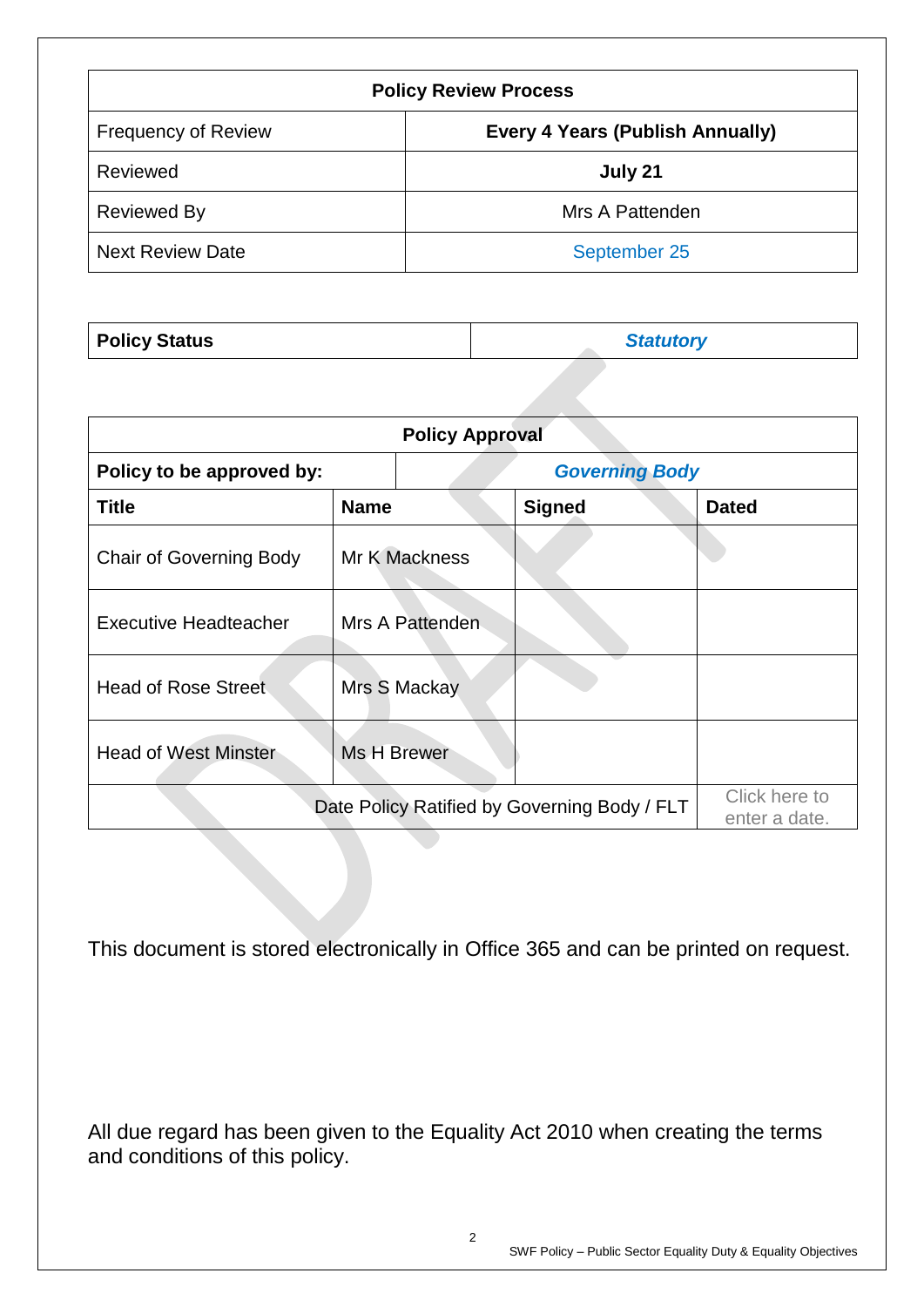## **Contents**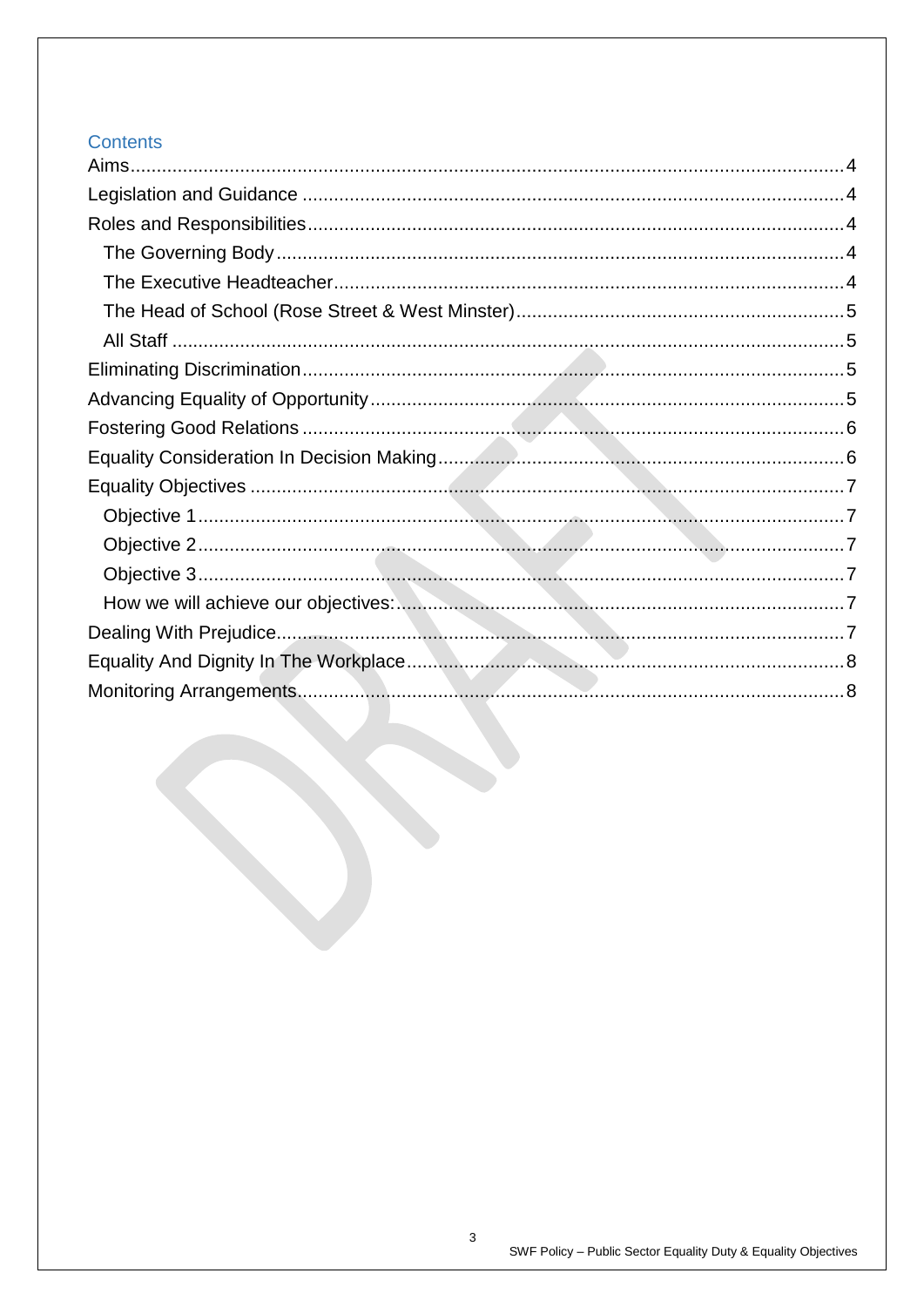## <span id="page-3-0"></span>**Aims**

Sheerness West Federation aims to meet its obligations under the Public Sector Equality Duty (PSED) by having due regard to the need to:

- Eliminate discrimination and other conduct that is prohibited by the Equality Act 2010
- Fostering good relationships
- Advance equality of opportunity

We will not discriminate against, harass or victimize any pupil, prospective pupil, or other member of the school community because of their:

- **Sex**
- Age
- Race
- Disability
- Religion of Belief
- Sexual Orientation
- Gender Reassignment
- Pregnancy or Maternity
- Marriage or Civil Partnership

We aim to promote pupils' spiritual, moral, social and cultural development, with special emphasis on equality and diversity, and eradicating prejudicial incidents for pupils and staff. Our federation is committed to not only eliminating discrimination, but also increasing understanding and appreciation for diversity.

## <span id="page-3-1"></span>**Legislation and Guidance**

This document meets the requirements under the following legislation:

- [The Equality Act 2010](https://www.legislation.gov.uk/ukpga/2010/15/contents) which introduced the public sector equality duty and protects people from discrimination
- [The Equality Act 2010 \(Specific Duties\) Regulations 2011](https://assets.publishing.service.gov.uk/government/uploads/system/uploads/attachment_data/file/85293/Draft-regs.pdf) which requires schools to publish information to demonstrate how they are complying with the public sector equality duty and to publish equality objectives

This document is also based on Department for Education (DfE) guidance: [The Equality Act 2010 and Schools.](https://assets.publishing.service.gov.uk/government/uploads/system/uploads/attachment_data/file/315587/Equality_Act_Advice_Final.pdf)

## <span id="page-3-2"></span>**Roles and Responsibilities**

#### <span id="page-3-3"></span>**The Governing Body**

- Ensure that the equality information and objectives set out in this statement are published and communicated throughout the school, including all staff, pupils and parents and that they are reviewed and updated at least once every four years
- Delegated responsibility for monitoring the achievement of the objectives on a daily basis to the Executive Headteacher

#### <span id="page-3-4"></span>**The Executive Headteacher**

- Promote knowledge and understanding of the equality objectives amongst staff and pupils
- Monitor the success in achieving the objectives and report back to Governors

4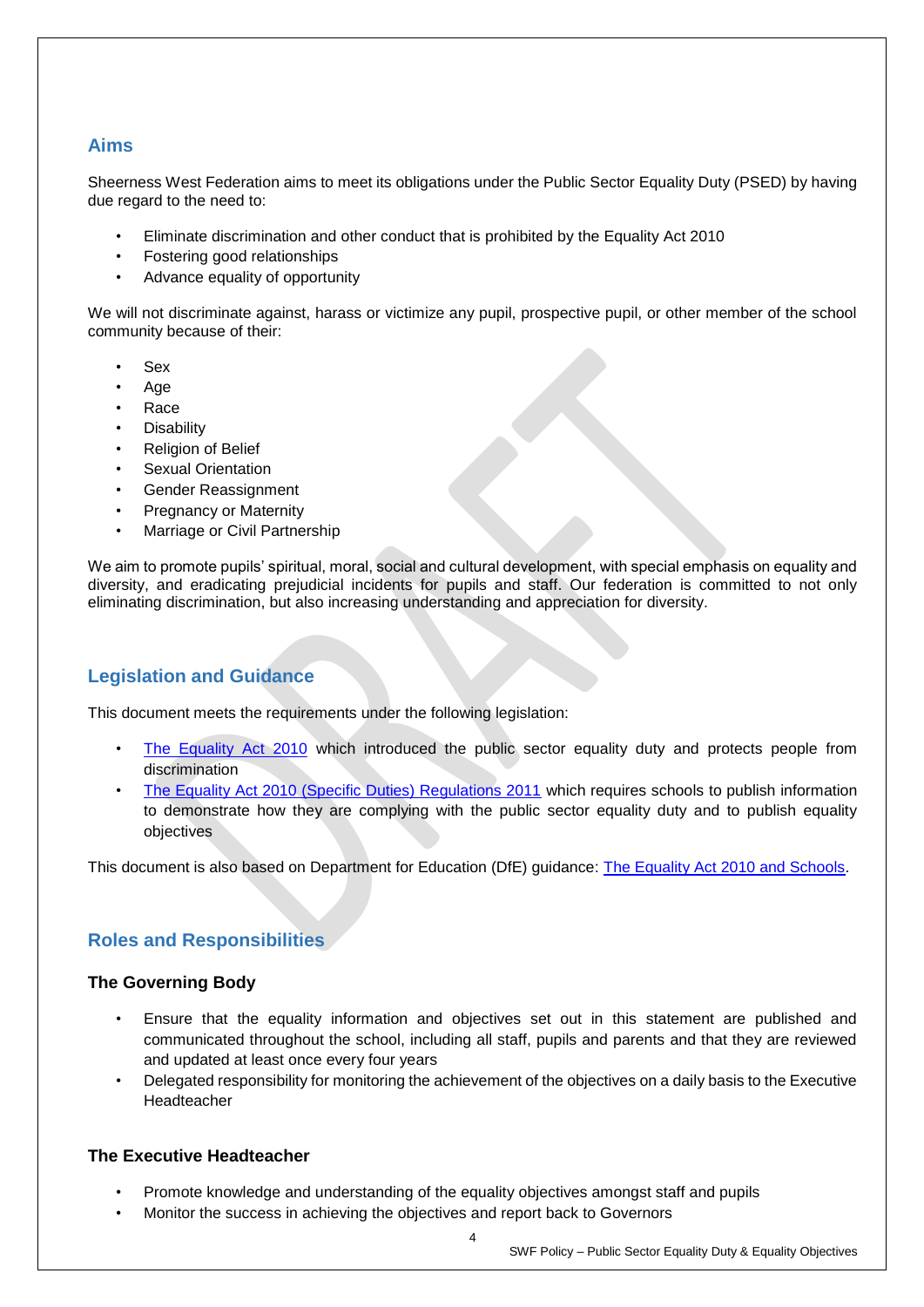Attend appropriate training and share with staff as relevant

#### <span id="page-4-0"></span>**The Head of School (Rose Street & West Minster)**

- Support the Executive Headteacher in promoting knowledge and understanding of the equality objectives amongst staff and pupils
- Support the Executive Headteacher in identifying any staff training needs, and deliver training as necessary
- To act as the designated member of staff responsible for equality

#### <span id="page-4-1"></span>**All Staff**

• All staff are expected to have due regard for this document and to work to achieve the objectives set out within it

## <span id="page-4-2"></span>**Eliminating Discrimination**

The Federation is aware of its obligations under the Equality Act 2010 and complies with non-discrimination provisions.

Where relevant, our policies include reference to the importance of avoiding discrimination and other prohibited conduct.

Staff and Governors are regularly reminded of their responsibilities under the Equality Act, for example during staff briefings or training meetings.

New staff receive training on the Equality Act as part of their induction, and all staff receive refresher training annually.

The Head of School at each school is designated to monitor equality issues. They regularly liaise with the Executive Headteacher regarding any issues and make senior leaders and governors aware of these as appropriate.

We believe that a greater level of success from pupils and staff can be achieved by remembering and believing that all of us are unique individuals. Creating a prejudice-free environment where individuals feel confident and at ease is a commitment of our schools. This environment will be achieved by:

- Being respectful
- Always treating members of the school community fairly
- Developing an understanding of diversity and the benefits it has
- Adopting an inclusive attitude
- Adopting an inclusive curriculum which is accessible to all
- Encouraging compassion and open-mindedness

We are committed to having a balanced and fair curriculum. We believe that our pupils should be exposed to ideas and concepts; we challenge their understanding, to help ensure that pupils learn to become more accepting and inclusive of others. When we challenge; and controversial concepts will be delivered in a way that prevents discrimination and promotes inclusive attitudes. We will also respect the right of parents to withdraw their children from certain classes which pose conflicts to their own beliefs.

## <span id="page-4-3"></span>**Advancing Equality of Opportunity**

As set out in the DfE guidance on The Equality Act 2010, the federation aims to advance equality of opportunity by: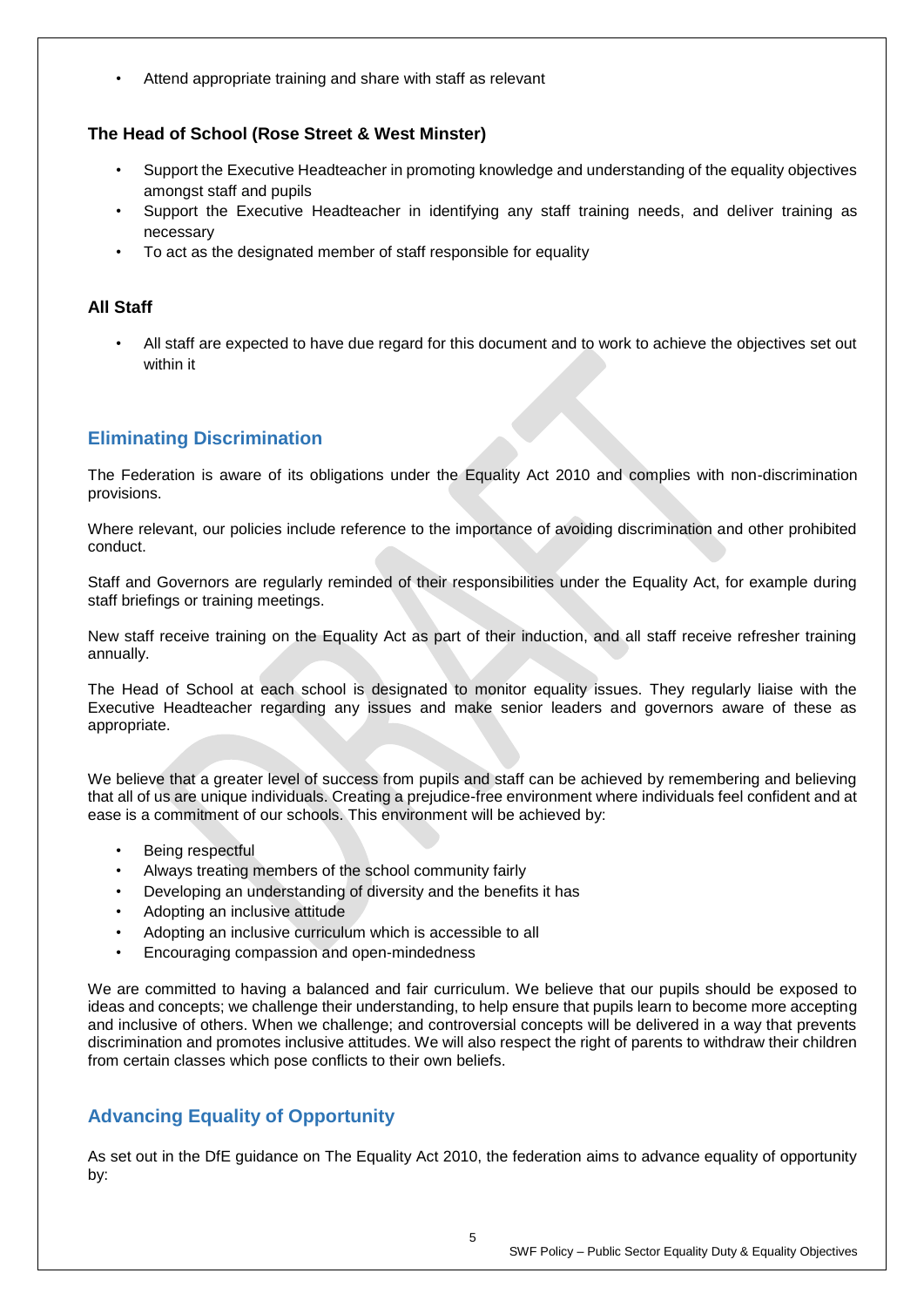- Removing or minimizing disadvantages suffered by people which are connected to a particular characteristic they have (e.g. pupils with disabilities, or gay pupils who are being subjected to homophobic bullying)
- Taking steps to meet the particular needs of people who have a particular characteristic (e.g. enabling Muslim pupils to pray at prescribed times)
- Encouraging people who have a particular characteristic to participate fully in any activities (e.g. encouraging all pupils to be involved in school clubs)

In fulfilling this aspect of the duty, the schools will:

- Collect certain data each academic year showing how pupils with different characteristics are performing, and this will be shared with Governors
- Analyse the above data to determine strengths and areas for improvement, implement actions in response and publish this information
- Make evidence available identifying improvements for specific groups (e.g. declines in incidents of bullying)
- Publish further data about any issues associated with particular protected characteristics, identifying any issues which could affect our own pupils

## <span id="page-5-0"></span>**Fostering Good Relations**

The federation aims to foster good relations between those who share a protected characteristic and those who do not share it by:

- Promoting tolerance, friendship and understanding of a range of religions and cultures through different aspects of our curriculum. This includes teaching Relationships and Sex Education (RSE), Religious Education (RE) and Personal, Social, Health and Economic Education (PSHE), but also activities in other curriculum areas e.g. as part of teaching and learning in English / reading, pupils will be introduced to literature from a range of cultures.
- Holding assemblies dealing with relevant issues. Pupils will be encouraged to take a lead in such assemblies and we will also invite external speakers to contribute
- Working with our local community. This includes inviting leaders of local faith groups to speak at assemblies, and organising school trips and activities based around the local community
- Encouraging and implementing initiatives to deal with the tensions between different groups of pupils within the school. Our school council has representatives from different year groups and is formed of pupils from a range of backgrounds. All pupils are encouraged to participate in school activities, such as sports clubs. We also work with parents to promote knowledge and understanding of different cultures.

## <span id="page-5-1"></span>**Equality Consideration In Decision Making**

The federation ensures it has due regard to equality decisions whenever significant decisions are made.

The school always considers the impact of significant decisions on particular groups.

e.g. when a school trip or activity is being planned, the school considers whether the trip:

- Cuts across any religious holidays
- Is accessible to pupils with disabilities
- Has equivalent facilities for boys and girls

The school keeps a written record to show we have actively considered our equality duties and asked ourselves relevant questions. This is recorded at the same time as the risk assessment when planning school trips and activities. The record is completed by the member of staff organizing the activity and is stored with the completed risk assessment.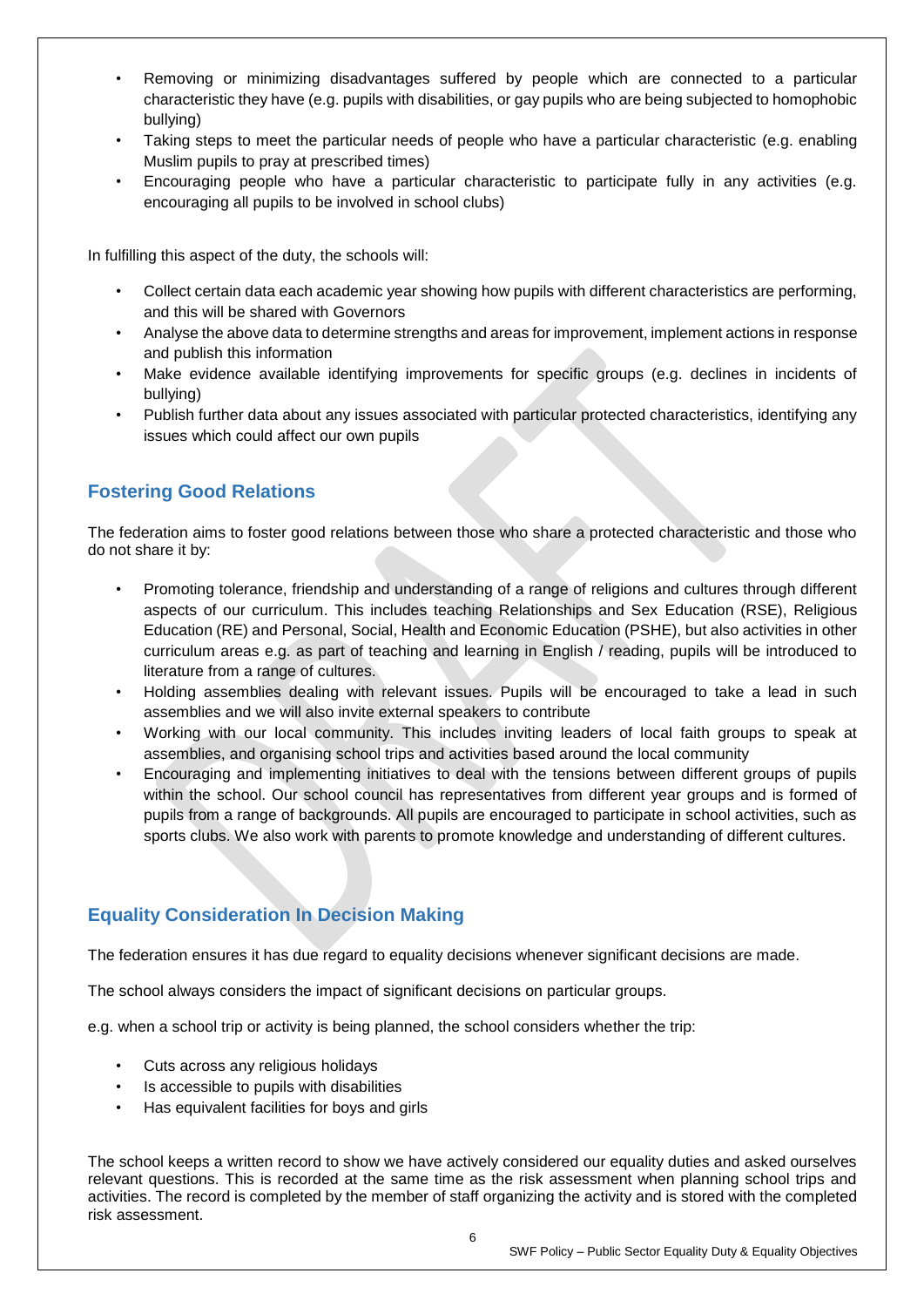# <span id="page-6-0"></span>**Equality Objectives**

#### <span id="page-6-1"></span>**Objective 1**

To continue to reduce the gap between those pupils in receipt of Pupil Premium Grant and other pupils so that ALL children can achieve their maximum potential and are well prepared for the next stage in their education

#### <span id="page-6-2"></span>**Objective 2**

To increase participation in school and public life

#### <span id="page-6-3"></span>**Objective 3**

To identify and work to remove known barriers to successful learning that our students face on a daily basis, ensuring they make progress in their learning commensurate with their potential

#### <span id="page-6-4"></span>**How we will achieve our objectives:**

- By providing questionnaires to pupils, staff, parents and stakeholders. We then analyse responses which, as appropriate, can lead to the identification of development priorities
- Collecting data and monitoring progress and outcomes of different groups of pupils. The data will then be used to support Federation improvement. We publish to staff an analysis of standards reached by different groups at the end of each term
- Ensuring equality of access for all pupils to a broad and balanced curriculum, removing barriers to participation / learning as necessary
- Using a range of teaching strategies that ensures we meet the needs of the pupils
- Ensures a wide range of learning resources which will help support the pupils in all aspects of their learning
- Plan a variety of different learning and enrichment opportunities for all pupils to access on and off either school site

## <span id="page-6-5"></span>**Dealing With Prejudice**

We do not tolerate any form of prejudice related incident. Whether direct or indirect, we treat discrimination against all members of our Federation with the utmost severity. When an incident is reported, through our reporting procedure, our Federation is clear that we will ensure appropriate action is taken and a resolution is put into place which is both fair and firm.

Our pupils are taught to be:

- Understanding of others
- Celebratory of cultural diversity
- Eager to reach their full potential
- **Inclusive**
- Aware of what constitutes discriminatory behavior

The Federation's employees will: